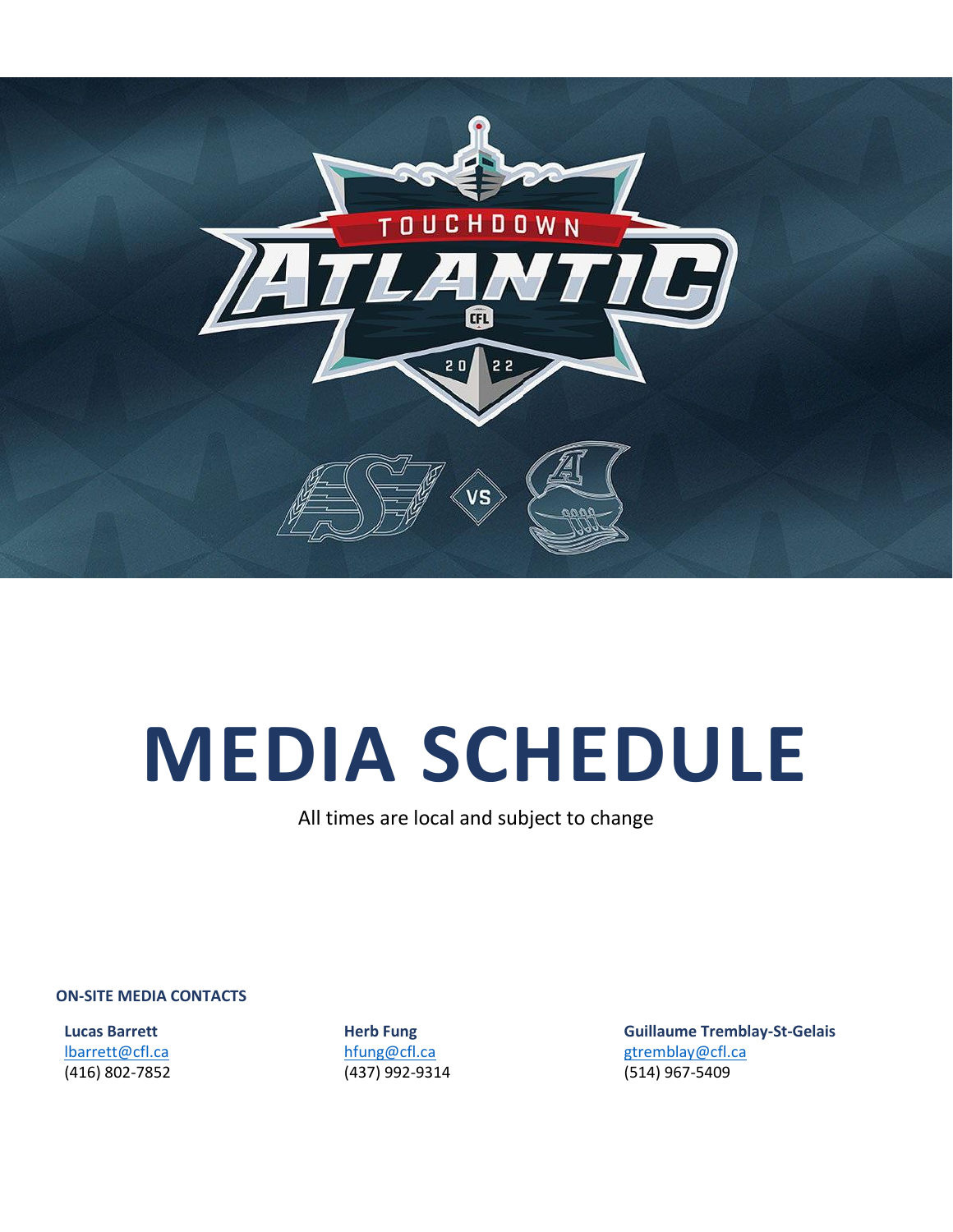

# **TEAM ARRIVALS**

Halifax Stanfield International Airport

[Innotech Execaire/Shell Aerocentre private hangar](https://goo.gl/maps/gwsxTNeppnRV6VwS6) (549 Barnes Rd., Enfield, N.S.)

**TOR | 7:30 p.m. SSK | 9:40 p.m.**

Select players from the Toronto Argonauts and Saskatchewan Roughriders will be made available to the media for the first time in Halifax. A limited number of cameras will be permitted to be on the tarmac. **Please RSVP to Lucas Barrett** [\(lbarrett@cfl.ca\)](mailto:lbarrett@cfl.ca) to confirm attendance and to request access to the tarmac.



**THURSDAY, JULY 14**

# **TEAM PRACTICES**

# **Toronto Argonauts practice**

[Harbour East Field](https://goo.gl/maps/st5yQwkFWQqn3EDn8) (261 Commodore Dr., Dartmouth, N.S.) **11 a.m. – 2 p.m.**

#### **Saskatchewan Roughriders practice**

St. Ma[ry's University, Huskies Stadium](https://goo.gl/maps/tYZqPPVN9zrS1iXz9) (923 Robie St., Halifax)

**1:30 p.m. – 4 p.m. Team practices will be open to media**. Coaches and players will be made available following practice. Filming of practice from the sidelines is restricted. Teams will notify media what portions of practice can be filmed. TV cameras are prohibited from filming any team drills without permission from the team.

> Still cameras (including phones) are prohibited from capturing group shots that show formations.

# **FOOTBALL CLINICS PRESENTED BY ACCESS STORAGE**

**Toronto Argonauts clinic** [West Hants Sport Complex](https://goo.gl/maps/m9yhyP99fDwwgTM98) (16 Centennial Dr., Windsor, N.S.) **5 – 7 p.m.** 

# **Saskatchewan Roughriders clinic**

[East Hants Sportsplex](https://goo.gl/maps/b7qkztfdL4enarhw9) (1076 Hwy. 2, Lantz, N.S.)

**5 – 7 p.m.** The Toronto Argonauts and Saskatchewan Roughriders will each put on a football clinic with Football Nova Scotia. Select players from each team will take part in the flag football clinic demonstrating football fundamentals, followed by a fan meet-and-greet.

# **FOOTBALL LEARN & PLAY**

# [Garrison Grounds](https://www.google.com/maps/place/Garrison+Grounds/@44.645216,-63.5832138,17z/data=!3m1!4b1!4m5!3m4!1s0x4b5a223290ef651d:0x740f1b7ff2703324!8m2!3d44.645216!4d-63.5810251)

**6 – 7:30 p.m.** New and existing fans will be encouraged to participate in a 'Football Learn & Play' with a focus on better understanding the game. CFL personnel and the Halifax Xplosion – the city's women's tackle football team – will be on-hand to run everyone through basic football rules. The event will feature skills and drills, a flag football game, and a postevent mix-and-mingle.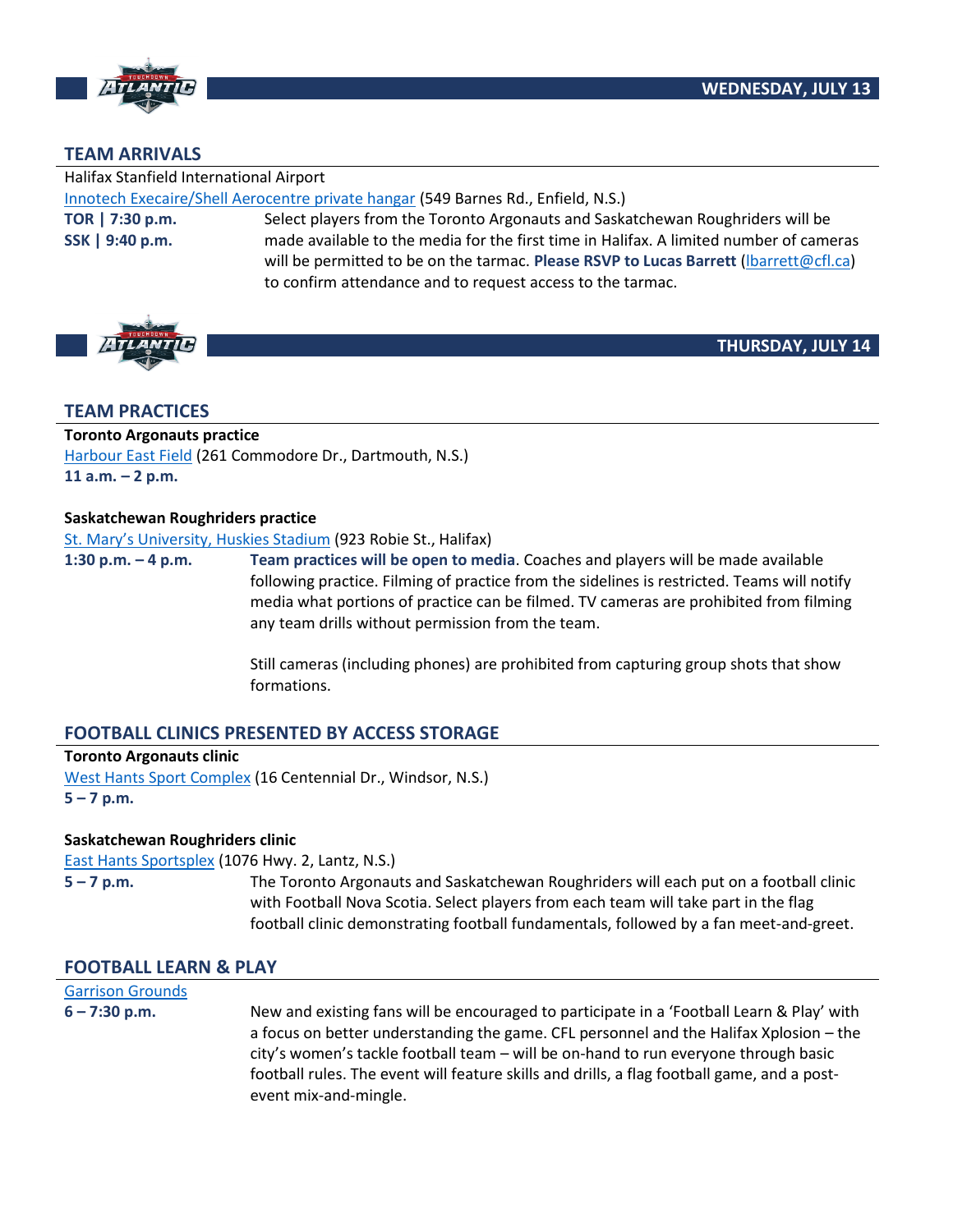# **GREY CUP 109 HEADQUARTERS**

Argyle Street Parade Square

**11 a.m. – 1 a.m.** The Grey Cup will be hosted in Regina on November 20. To kickstart the celebrations, the Roughriders, Argonauts and Atlantic Schooners will join forces to host fans at the East Coast's biggest block party featuring the Grey Cup, family friendly activities, players and alumni, nightly entertainment and more.

> Interviews and media hits will be permitted on-location throughout the day. Please contact Lucas Barrett (Ibarrett@cfl.ca) for more information.



**FRIDAY, JULY 15**

**PLEASE NOTE Players and Head Coaches will be made available to the media following walkthroughs.**

> **Walkthrough practices may finish early without notice. Media are recommended to arrive for the start of the walkthrough.**

# **TEAM WALKTHROUGH**

**Toronto Argonauts walkthrough** [Harbour East Field](https://goo.gl/maps/st5yQwkFWQqn3EDn8) (261 Commodore Dr., Dartmouth, N.S.) **11 a.m. – Noon**

#### **Saskatchewan Roughriders walkthrough**

[St. Mary's University, Huskies Stadium](https://goo.gl/maps/tYZqPPVN9zrS1iXz9) (923 Robie St., Halifax)

**2 – 4 p.m. Team practices will be open to media**. Coaches and players will be made available following practice. Filming of practice from the sidelines is restricted. Teams will notify media what portions of practice can be filmed. TV cameras are prohibited from filming any team drills without permission from the team.

> Still cameras (including phones) are prohibited from capturing group shots that show formations.

#### **GREY CUP 109 HEADQUARTERS**

| Argyle Street<br>Parade Square |                                                                                                                                                                                                                                                                                                                      |
|--------------------------------|----------------------------------------------------------------------------------------------------------------------------------------------------------------------------------------------------------------------------------------------------------------------------------------------------------------------|
| $11$ a.m. $-1$ a.m.            | The Grey Cup will be hosted in Regina on November 20. To kickstart the celebrations, the<br>Riders, Argos and Atlantic Schooners will join forces to host fans at the East Coast's<br>biggest block party featuring the Grey Cup, family friendly activities, players and alumni,<br>nightly entertainment and more. |
|                                | Interviews and media hits will be permitted on-location throughout the day.<br>Please contact Lucas Barrett (Ibarrett@cfl.ca) for more information.                                                                                                                                                                  |